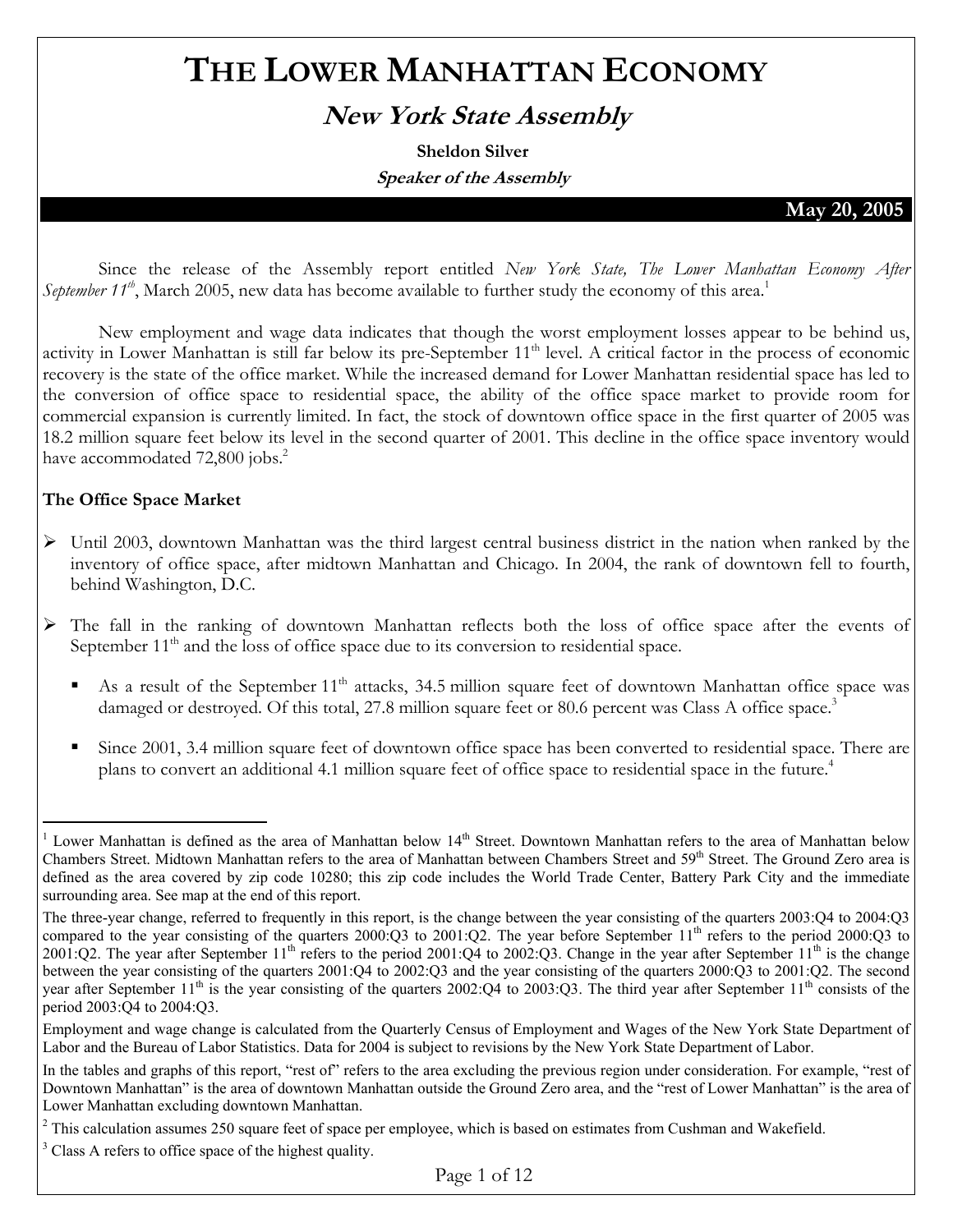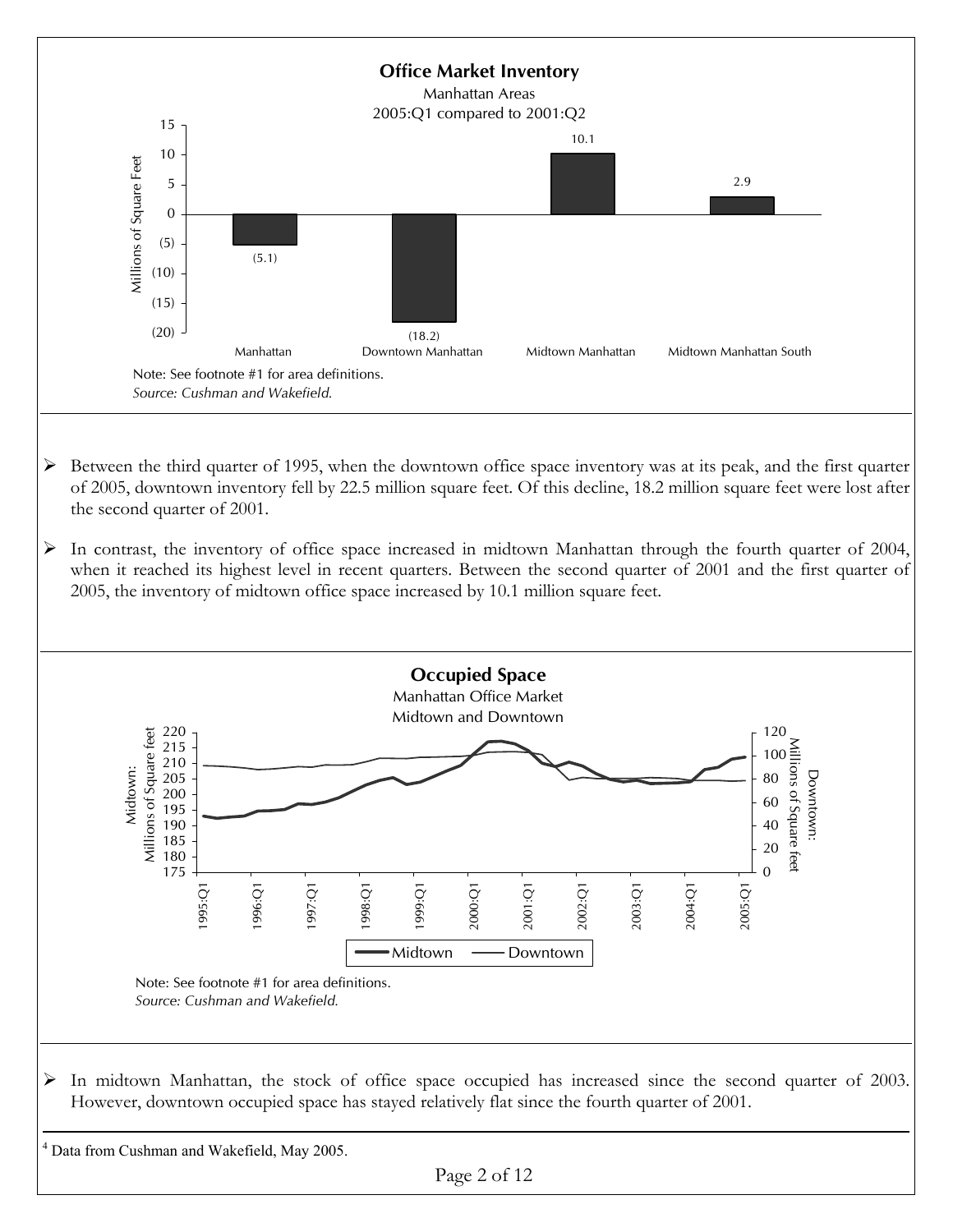#### **Lower Manhattan Employment Recovery**  ¾ Employment in Lower Manhattan shows signs of recovery. Between the third quarter of 2003 and the third quarter of 2004, Lower Manhattan private employment increased by 20,300.<sup>5</sup> Employment increased by 5,700 in leisure and hospitality, 5,100 in finance, insurance, and real estate, and 3,200 in information.6 **Employment Growth Over Previous Year Lower Manhattan** 1.0 (1.2) (5.2)  $(10.4)$ (6.7)  $(1.3)(1.4)(1.5)^{(0.6)}$ 2.0 4.3 4.5  $(12.7)(12.5)$ (10.3)  $(15)$ (10) (5) 0 5 10 2001:Q1 2001:Q3 2002:Q1 2002:Q3 2003:Q1 2003:Q3 2004:Q1 2004:Q3  $\%$ **Wage Growth Over Previous Year Lower Manhattan** 18.3 (0.8)  $(10.1)$  $(19.2)$ (14.3) (9.7) (5.3) 1.2 4.8  $22.9$ 6.6 6.3  $(14.0)$ <sub>14.3</sub> $(15.1)$  $(30)$  (27.2) (20) (10) 0 10 20 30 2001:Q1 2001:Q3 2002:Q1 2002:Q3 2003:Q1 2003:Q3 2004:Q1 2004:Q3  $\%$

- ¾ Nevertheless, Lower Manhattan employment is much lower than the 2001 level. In the third quarter of 2004, Lower Manhattan private employment was 67,400 lower than its level in the third quarter of 2000. This may be compared to the third quarter of 2003, when Lower Manhattan private employment was 87,700 lower than the third quarter of 2000.
- $\triangleright$  Lower Manhattan wage growth also shows signs of recovery.

*Source: NYS Department of Labor, QCEW.*

¾ The employment growth recovery in Lower Manhattan and Manhattan as a whole appear to be occurring at the same time.

 $\overline{a}$  $5$  The report focuses on private employment, since the geographic location of government employment is not always easy to determine from the Quarterly Census of Employment and Wages. The calculations in these tables generally agree with the figures presented by the Office of the Comptroller, the City of New York, "The Impact of the September 11th WTC Attack on NYC's Economy and City Revenues," October 4, 2001.

<sup>&</sup>lt;sup>6</sup> These sectors are defined according to the NAICS (North American Industry Classification System). In other parts of the report, the SIC (Standard Industrial Classification) System is used.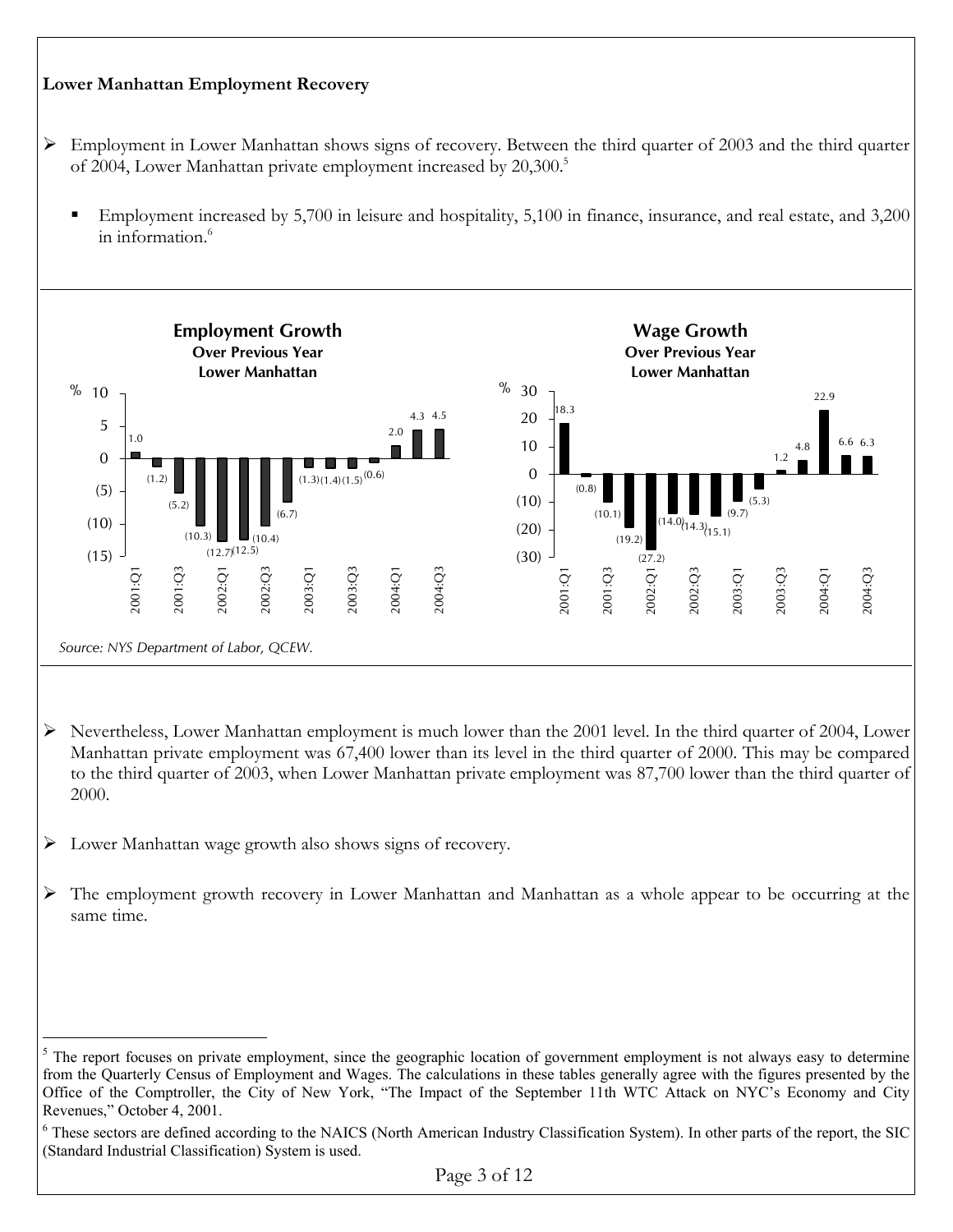

Page 4 of 12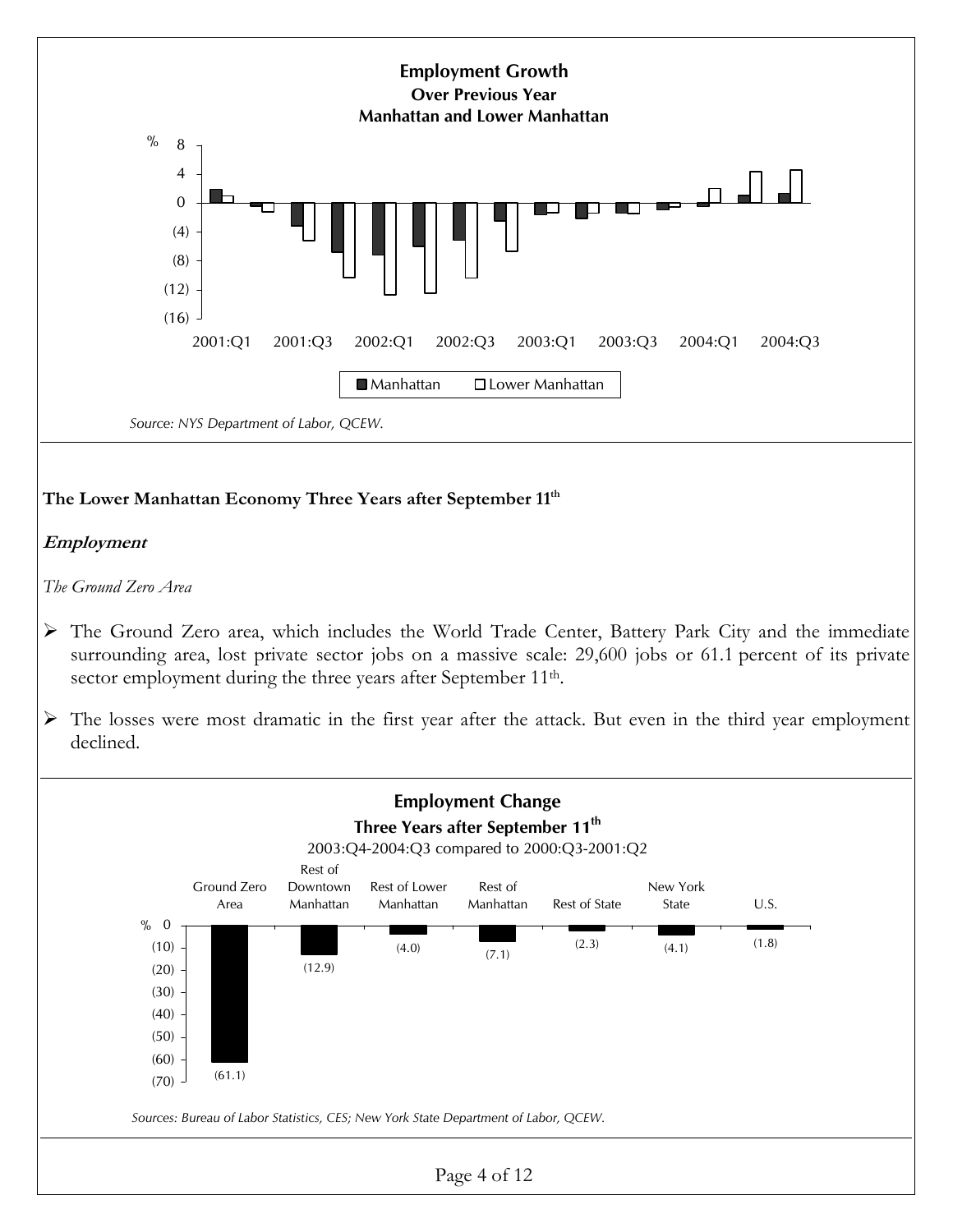#### *Lower Manhattan*

¾ Downtown outside of the Ground Zero area was also extremely hard hit.

- ¾ Lower Manhattan, defined as the area of Manhattan below 14th Street, lost 68,700 private sector jobs or 12.9 percent of its private sector employment during the three years after September 11<sup>th</sup>. This employment loss accounted for 24.0 percent of the 286,400 private sector jobs lost in the State in the same period.
- ¾ Losses were far less dramatic in the rest of Lower Manhattan, but the pattern of job loss was the same as in the Ground Zero area. The first year losses were the greatest, and losses continued into the third year.
- ¾ Lower Manhattan accounted for 7.6 percent of the State's private sector employment in the year before September 11th. Three years after September 11th, Lower Manhattan accounted for 6.9 percent of the State's employment.

### *Manhattan*

- $\triangleright$  In the three years after September 11<sup>th</sup>, Manhattan lost 167,900 private sector jobs or 8.7 percent of its private sector employment. This employment loss accounted for 58.6 percent of the 286,400 private sector jobs lost in the State in the same period.
- $\triangleright$  In the year before September 11<sup>th</sup>, Manhattan accounted for 27.5 percent of the State's private sector employment. Three years after, Manhattan accounted for 26.0 percent of private sector employment.
- $\triangleright$  Manhattan as a whole continued to lose jobs in the third year after September 11<sup>th</sup>.

# **Employment Change Three Years after September 11th**

2003:Q4-2004:Q3 compared to 2000:Q3-2001:Q2

|                            | Change      | <b>Percent</b><br>Change |
|----------------------------|-------------|--------------------------|
| Ground Zero Area           | (29,603)    | (61.1)                   |
| Rest of Downtown Manhattan | (28, 566)   | (12.9)                   |
| Rest of Lower Manhattan    | (10, 564)   | (4.0)                    |
| Rest of Manhattan          | (99, 202)   | (7.1)                    |
| <b>Rest of State</b>       | (118, 445)  | (2.3)                    |
| <b>New York State</b>      | (286, 379)  | (4.1)                    |
| U.S.                       | (2,011,750) | (1.8)                    |

Note: See footnote #1 for area definitions.

*Sources: Bureau of Labor Statistics, CES; NYS Department of Labor, QCEW.*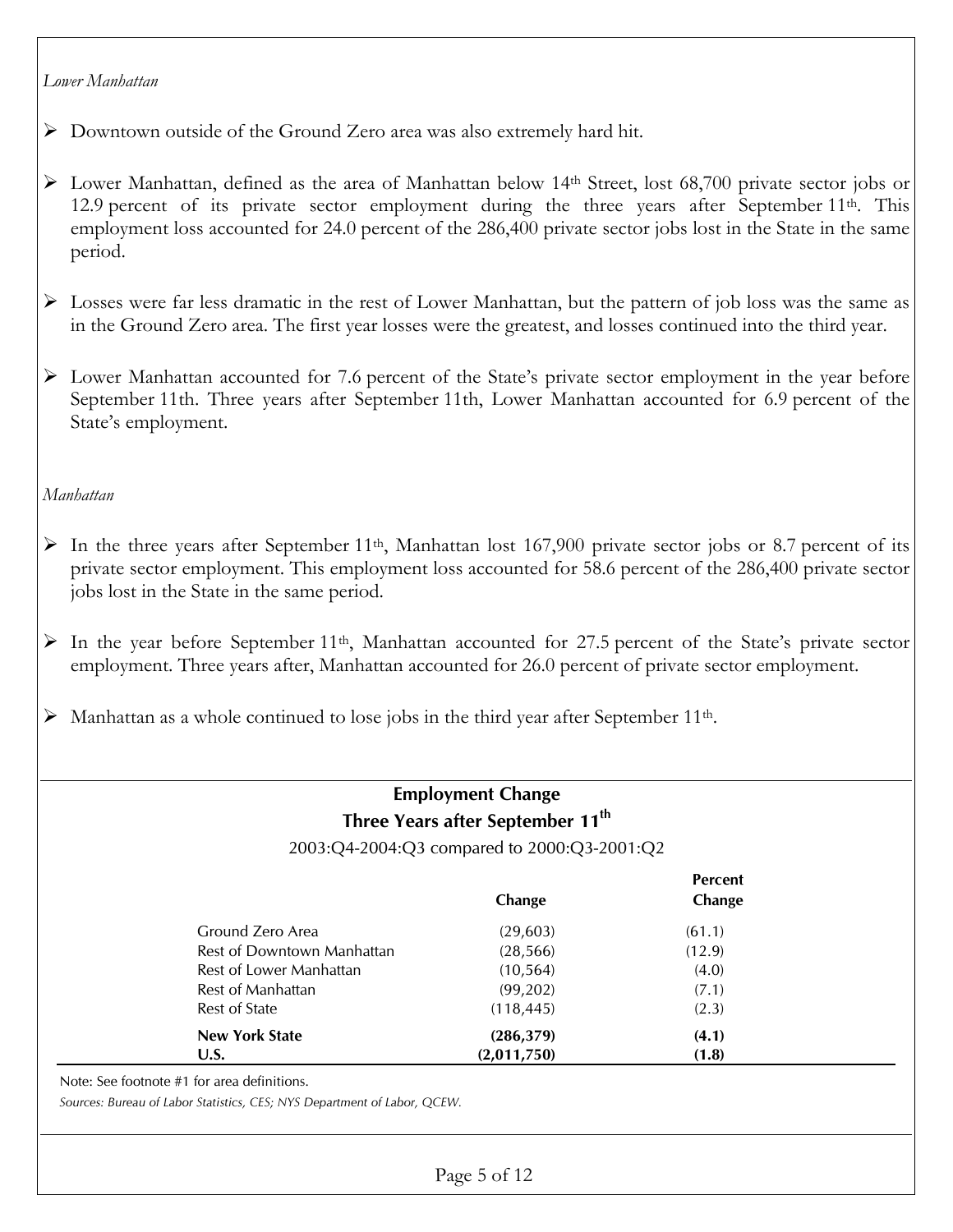#### *New York State*

- $\triangleright$  In the three years after September 11<sup>th</sup>, New York State lost 286,400 private sector jobs. The State lost 4.1 percent of its private sector employment in the three years after September 11<sup>th</sup>, compared to the loss of 1.8 percent in the nation.
- $\triangleright$  The rate of employment loss in the second year after September 11<sup>th</sup> was slower than in the first year in all areas of Manhattan and the State.
- ¾ In the third year, employment declined in the Ground Zero area but increased in downtown outside the Ground Zero area and in Lower Manhattan outside downtown. In Manhattan outside Lower Manhattan, employment continued to decline in the third year. In the State outside Manhattan, employment increased in the third year.



# **Wages**

*The Ground Zero Area* 

- $\triangleright$  The Ground Zero area lost \$6.3 billion in private sector wages during the three years after September 11<sup>th</sup>. This represents 60.2 percent of its private sector wages in the year before September 11<sup>th</sup>.
- ¾ This loss of wages translates into a State income tax decline of more than \$400 million.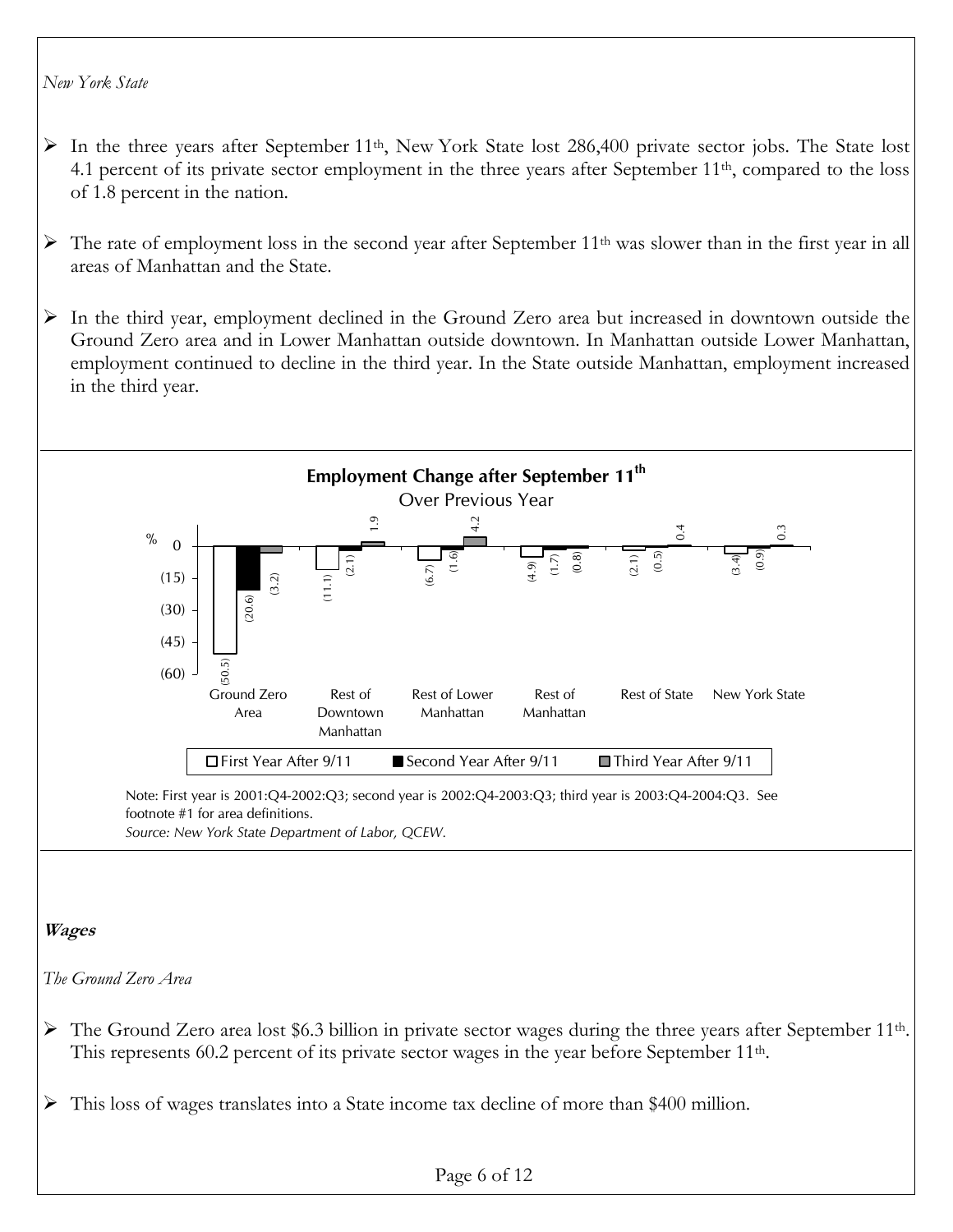

Note: See footnote #1 for area definitions.

*Sources: Bureau of Economic Analysis; NYS Department of Labor,QCEW.*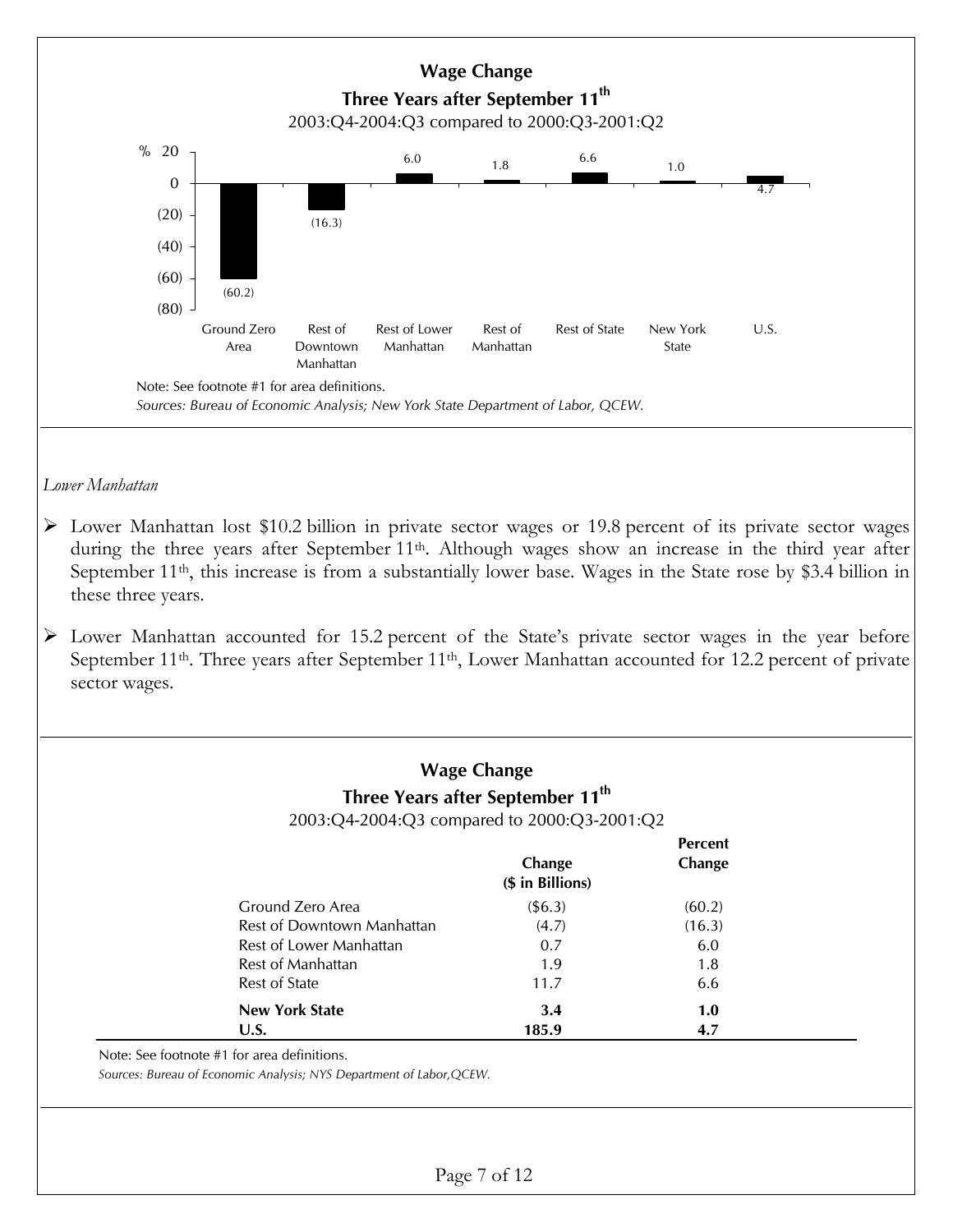#### *Manhattan*

- $\triangleright$  In the three years after September 11<sup>th</sup>, Manhattan lost \$8.3 billion in private sector wages, which was a 5.2 percent decline. In the rest of New York State, wages rose by \$11.7 billion in the same period.
- $\triangleright$  In the year before September 11<sup>th</sup>, Manhattan accounted for 46.7 percent of the State's private sector wages. Three years after September 11th, Manhattan accounted for 44.3 percent of the State's private sector wages.

*New York State* 

- $\triangleright$  In the three years after September 11<sup>th</sup>, New York State gained \$3.4 billion in private sector wages. The State gained 1.0 percent in private sector wages in the three years after September 11<sup>th</sup>, compared to gain of 4.7 percent in the nation.
- In each year after September  $11<sup>th</sup>$ , the State, excluding Manhattan, gained wages.
- $\triangleright$  Wage growth in the State three years after September 11<sup>th</sup> was below national wage growth by over three percentage points. Wages in the State grew at 1.0 percent, compared to 4.7 percent growth in the United States.



- $\triangleright$  The rate of wage loss in the second year after September 11<sup>th</sup> was slower than in the first year in the Ground Zero area and downtown Manhattan. In Lower Manhattan outside downtown, wages rose in the second year after September 11<sup>th</sup>.
- $\triangleright$  In the third year after September 11<sup>th</sup>, all areas of Manhattan experienced a wage gain. Wages also rose in the State as a whole.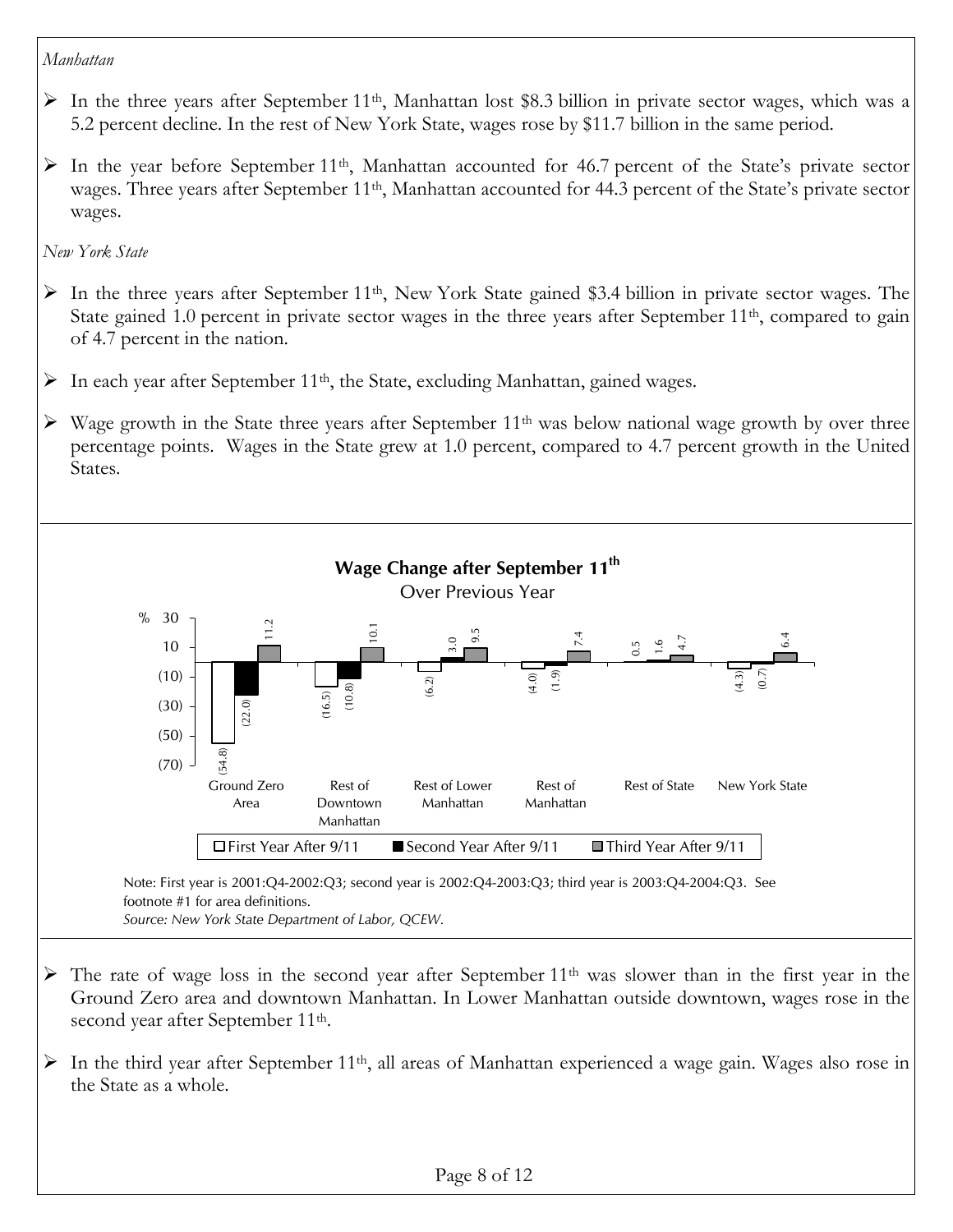# **Office Relocation**

- $\triangleright$  Of the 34.5 million square feet of office space affected by the events of September 11<sup>th</sup>, large tenants occupied 23.5 million square feet.7
- $\triangleright$  Of the 23.5 million square feet occupied by large tenants, 13.9 million square feet was occupied in new locations, while 9.6 million square feet was reoccupied by businesses returning to their original location.
- $\geq$  Of 13.9 million square feet that were occupied in new locations, 4.1 million square feet or 29.4 percent was in downtown and 6.3 million square feet or 45.1 percent was in midtown.



 $<sup>7</sup>$  A large tenant occupies 10,000 square feet of space or more.</sup>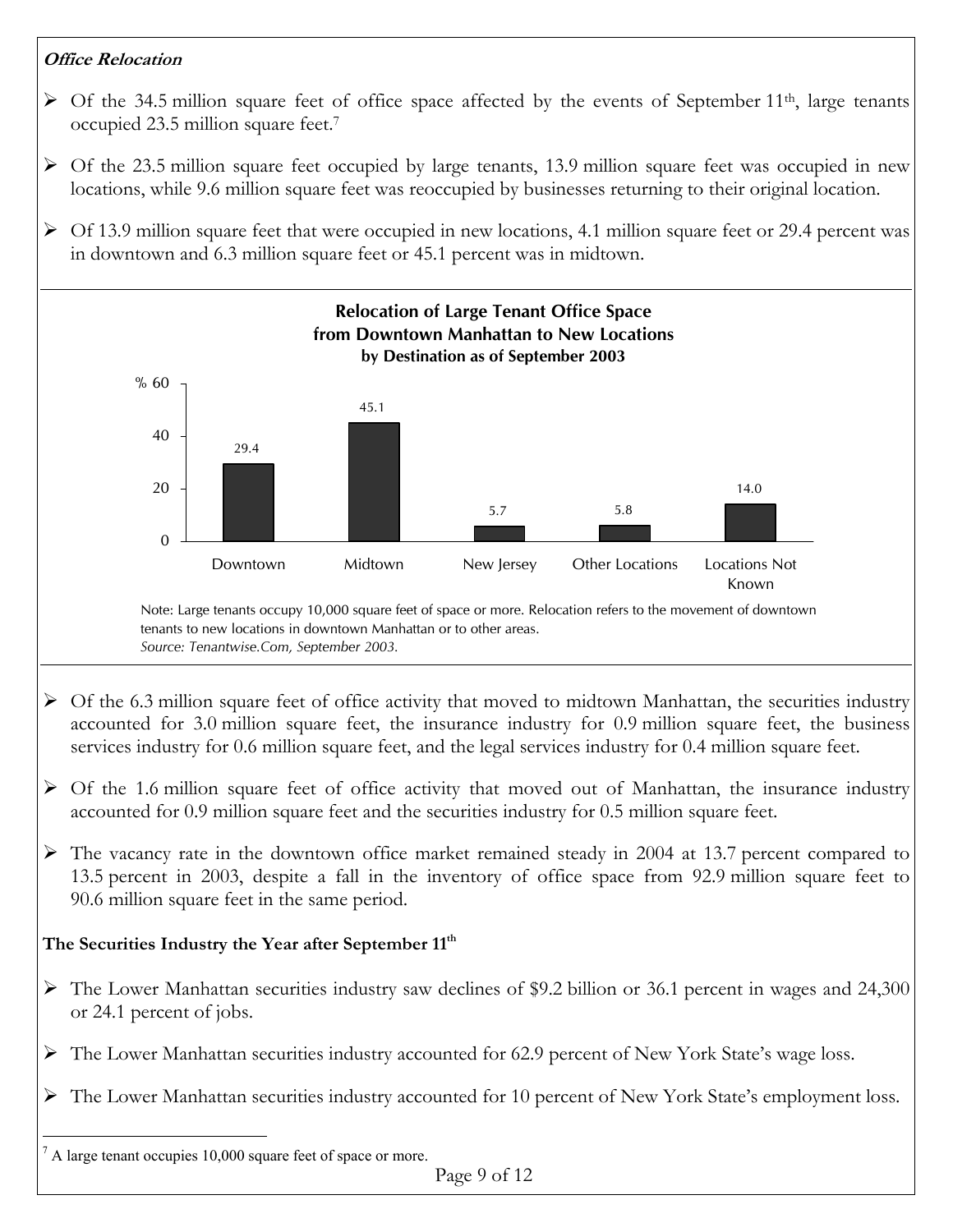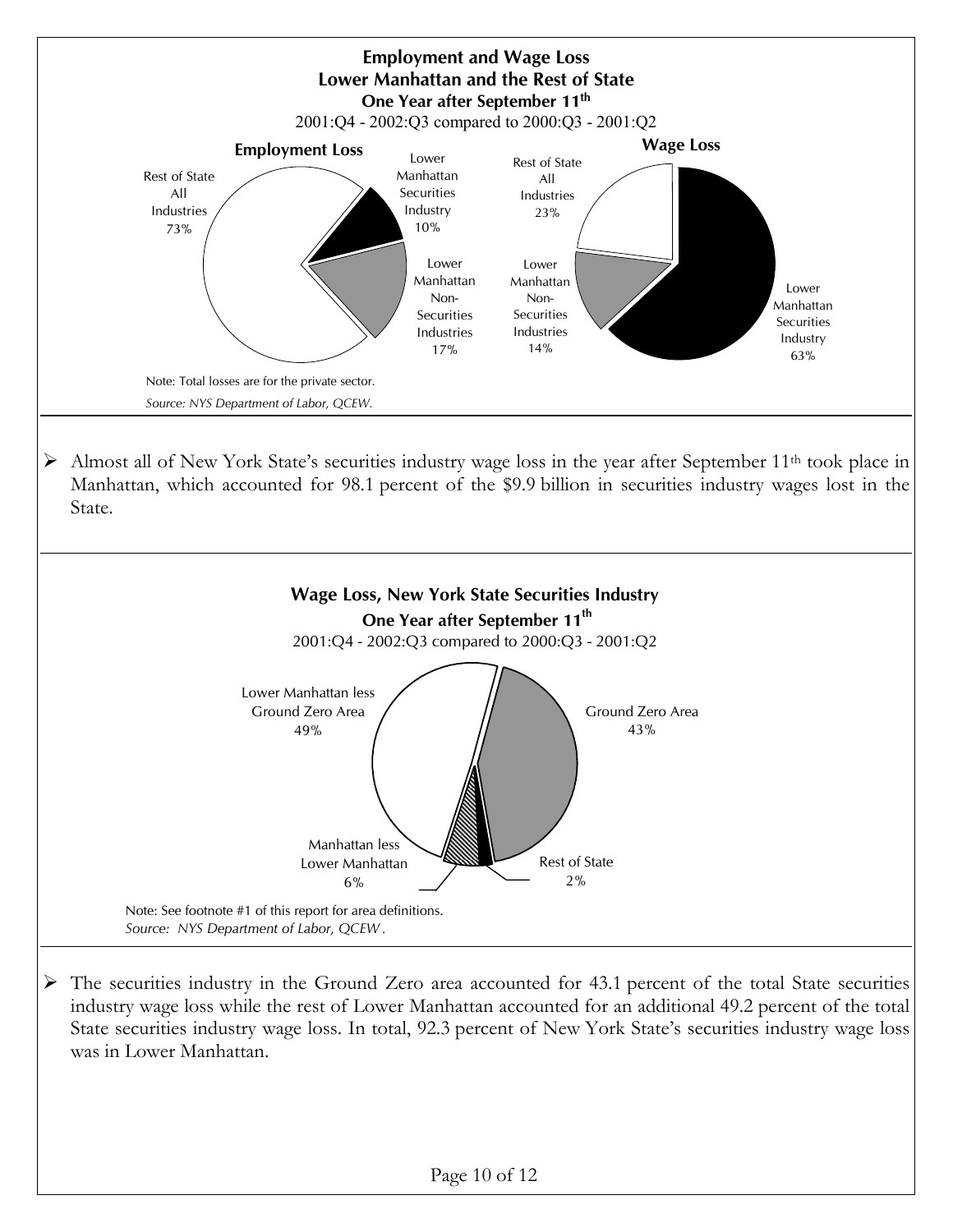# The Apparel Industry the Year after September 11<sup>th</sup>

- $\triangleright$  In the year before September 11<sup>th</sup>, the area in zip code 10013 accounted for 6,500 apparel industry jobs, which was 67.3 percent of the apparel industry employment in Lower Manhattan.
- $\triangleright$  In the year after September 11<sup>th</sup>, 36.4 percent of apparel industry jobs in zip code 10013 were lost. The apparel industry's loss of 2,400 jobs accounted for 53.3 percent of the jobs lost in zip code 10013.



¾ Outside zip code 10013, New York State lost 18.3 percent of apparel jobs; therefore, the loss of apparel jobs in zip code 10013 was at twice the rate of the apparel job loss in the rest of the State.

# **Tourism**

 $\overline{a}$ 

- $\triangleright$  In 2001, the total number of visitors to New York City declined by 2.7 percent to 35.2 million people, the lowest number of visitors to the City since 1988.<sup>8</sup>
- $\geq$  In 2001, the number of domestic visitors increased 0.3 percent and in 2002, the number of domestic visitors increased by 2.4 percent. Domestic visitors accounted for 83.8 percent of the total number of visitors to New York City in 2001.
- $\triangleright$  In 2001, the number of international visitors declined 15.8 percent. The number of international visitors declined by 1.1 million people and accounted for the entire 1.0 million decline of visitors overall.
- ¾ Since 2001, the number of domestic visitors to New York City increased in every year, but the number of international visitors declined until 2003.
- $\triangleright$  In 2004, both the number of domestic visitors and the number of international visitors are estimated to have increased.

<sup>&</sup>lt;sup>8</sup> New York City and Company, February 2005 <http://www.nycvisit.com/content/index.cfm?pagepkey= 57>. Data on tourism are only available by calendar year.